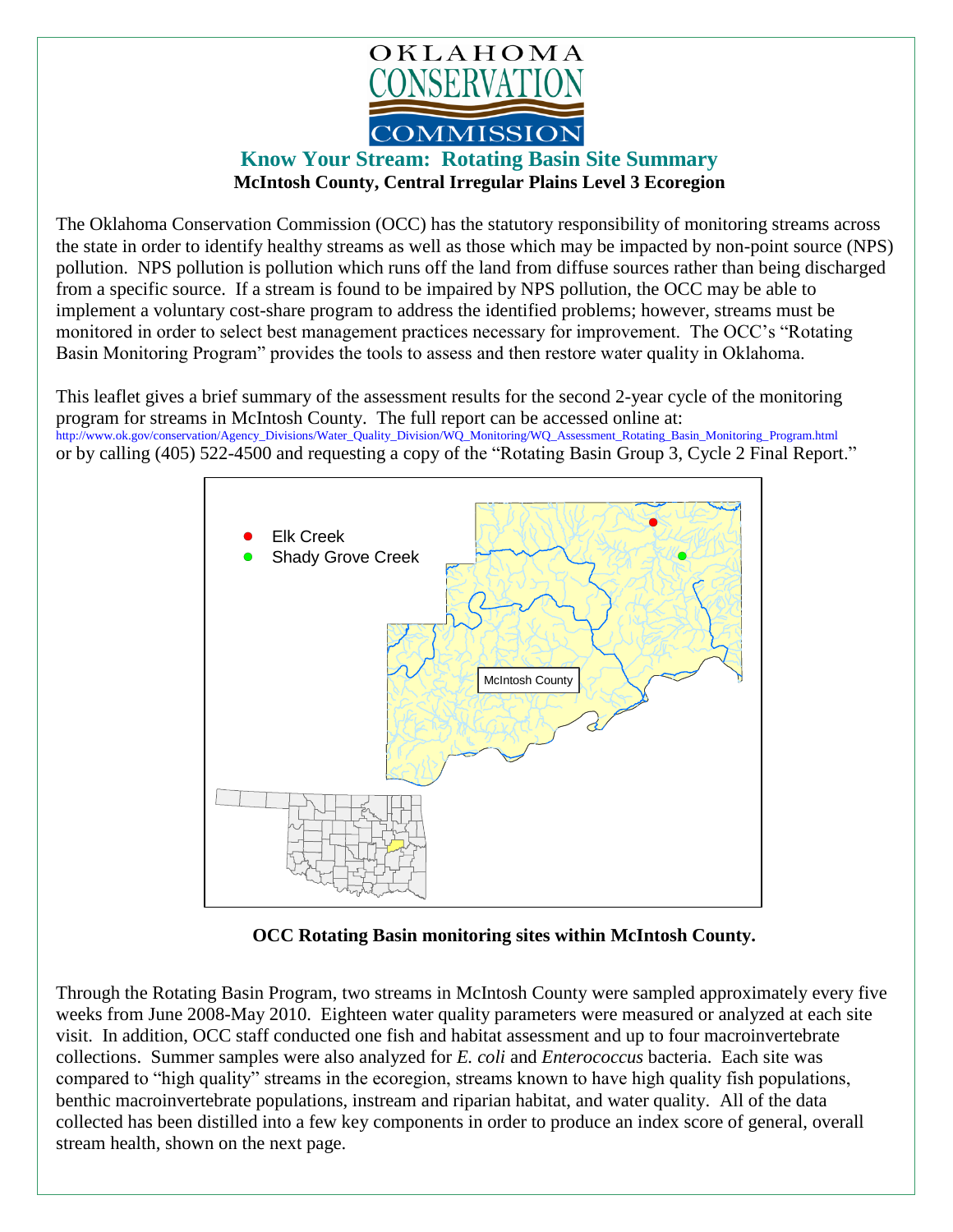**Summary of general stream health as determined by comparison to high quality streams in the Central Irregular Plains ecoregion and by assessment using Oklahoma State Water Quality Standards***†***.**

|                                                           | <b>Poor</b>                        |                          |
|-----------------------------------------------------------|------------------------------------|--------------------------|
| moderate<br>good<br>poor                                  | <b>Elk Creek</b>                   | <b>Shady Grove Creek</b> |
| <b>Overall Stream Health</b>                              | 21                                 | 16                       |
| Phosphorus                                                | 5                                  | 5                        |
| Nitrogen                                                  | 5                                  | 5                        |
| Ammonia                                                   | 5                                  | 5                        |
| Dissolved Oxygen                                          | $-5$                               | 5                        |
| pH                                                        | 5                                  | $-5$                     |
| Turbidity                                                 | 5                                  | 5                        |
| Salts (chloride, sulfate, TDS)                            | $-5$                               | $-5$                     |
| Fish                                                      | 3                                  | 1                        |
| Macroinvertebrates                                        | 3                                  | <b>NF</b>                |
| Instream/Riparian Habitat                                 | 5                                  | 5                        |
| <b>Bacteria</b>                                           | $-5$                               | $-5$                     |
|                                                           | Scale of 1-5 with 5 being the best |                          |
| KEY:<br>$1 =$ Significantly worse than high quality sites |                                    |                          |

 $3 = Not$  as good as high quality sites but not impaired

 $5 =$  Equal to or better than high quality sites

 $-5$  = Impaired by state standards

**Note: Most streams in Oklahoma are classified as impaired by at least one type of bacteria.**

**Elk Creek (OK120400-02-0190D):** This stream is impaired by state standards for bacteria, salts and dissolved oxygen. The fish and macroinvertebrate communities were of slightly lower quality than the high quality sites within the ecoregion.

**Shady Grove Creek (OK120400-02-0240H):** This stream is impaired by state standards for bacteria, salts and pH. The fish community was of significantly lower quality compared to high quality sites within the ecoregion. There is no value for the macroinvertebrate community due to the lack of available habitat with flowing water (NF=no flow) which is the main criteria for OCC macroinvertebrate collection protocol.

*† The use of Oklahoma Water Quality Standards to assess streams and the 2010 results are described in the DEQ's 2010 Integrated Report, accessible online at: http://www.deq.state.ok.us/wqdnew/305b\_303d/2010\_integrated\_report\_entire\_document.pdf*